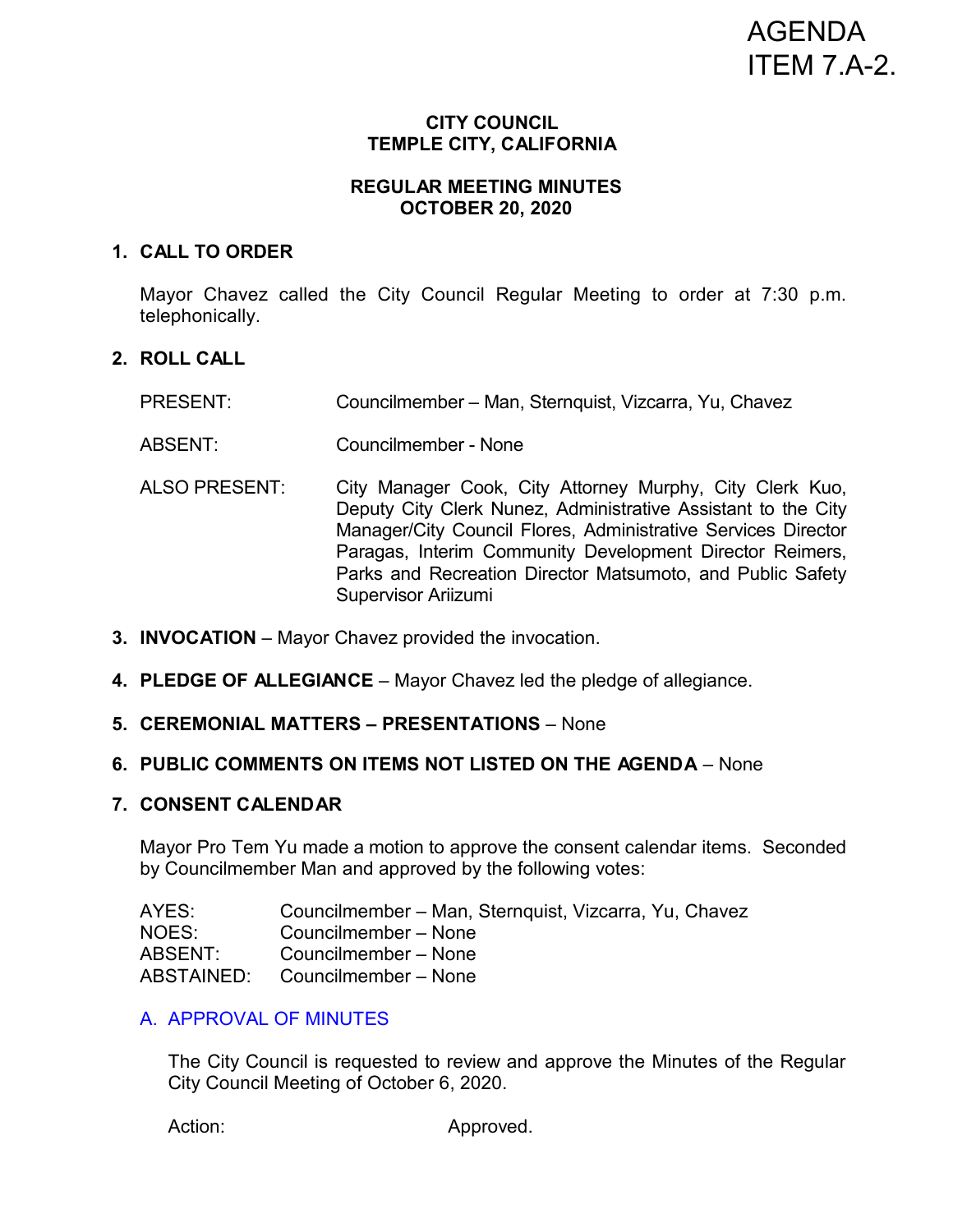# B. [FIRST AMENDMENT TO THE MASTER AGREEMENT WITH TEMPLE CITY](https://ca-templecity.civicplus.com/DocumentCenter/View/15211/04-7B_Camellia-Festival-Master-Agreement-First-Amendment_2020-10-20_Staff-Report---Final)  [CAMELLIA FESTIVAL](https://ca-templecity.civicplus.com/DocumentCenter/View/15211/04-7B_Camellia-Festival-Master-Agreement-First-Amendment_2020-10-20_Staff-Report---Final)

The City Council is requested to approve the First Amendment to the Master Agreement with Temple City Camellia Festival extending the term of the agreement for another three years.

Action:

- 1. Reviewed and approved the First Amendment to the Master Agreement (Attachment "A") with the Temple City Camellia Festival (TCCF); and
- 2. Authorized the City Manager to execute the First Amendment with TCCF.

## C. [FINAL SUBDIVISION MAP APPROVAL FOR](https://ca-templecity.civicplus.com/DocumentCenter/View/15227/05-7C_Final-Map-Approval_PL-19-1850-Final-Map-10051-Olive-St-flag-lot_w-attachment) PARCEL MAP NO. 82704, A FLAG [LOT SUBDIVISION AT 10051 OLIVE STREET](https://ca-templecity.civicplus.com/DocumentCenter/View/15227/05-7C_Final-Map-Approval_PL-19-1850-Final-Map-10051-Olive-St-flag-lot_w-attachment)

City Council approval of the final map will allow the developer to obtain the building permits and start the construction of a new single-family house on each new parcel.

Action:

- 1. Reviewed and approved the final subdivision map for Parcel Map No, 82704; and
- 2. Authorized the City Clerk to certify Tract Map No. 82704.

# D. [SECOND READING AND ADOPTION OF ORDINANCE NO. 20-1047, SERIES A](https://ca-templecity.civicplus.com/DocumentCenter/View/15201/06-7D_Series-A-Ordinance_Staff-Report_2nd-Reading-sr-edits_final)  [CODE AMENDMENTS OF TITLE 9 \(ZONING REGULATIONS\), CHAPTER 1](https://ca-templecity.civicplus.com/DocumentCenter/View/15201/06-7D_Series-A-Ordinance_Staff-Report_2nd-Reading-sr-edits_final)  [\(ZONING CODE\)](https://ca-templecity.civicplus.com/DocumentCenter/View/15201/06-7D_Series-A-Ordinance_Staff-Report_2nd-Reading-sr-edits_final)

The City Council is requested to waive further reading and adopt Ordinance No. 20-1047 amending definitions and sections that contain ambiguities, omissions, or reference errors in Series A, Title 9, Chapter 1 of zoning code regulations.

Action: **Maived further reading and adopted Ordinance** Action: No. 20-1047, Series A Code Amendments of Title 9 (Zoning Regulations), Chapter 1 (Zoning Code).

## E. [COMMUNITY PRESERVATION POLICY ON ENFORCING PROHIBITIONS ON](https://ca-templecity.civicplus.com/DocumentCenter/View/15202/07-7E_Code-Compliance-for-washing-machine-and-dryer_)  EXTERIOR WASHING [MACHINES AND DRYERS](https://ca-templecity.civicplus.com/DocumentCenter/View/15202/07-7E_Code-Compliance-for-washing-machine-and-dryer_)

City Council is requested to adopt a policy which would direct community preservation staff to refrain from enforcing Section 9-1N-6.D for a period of two years.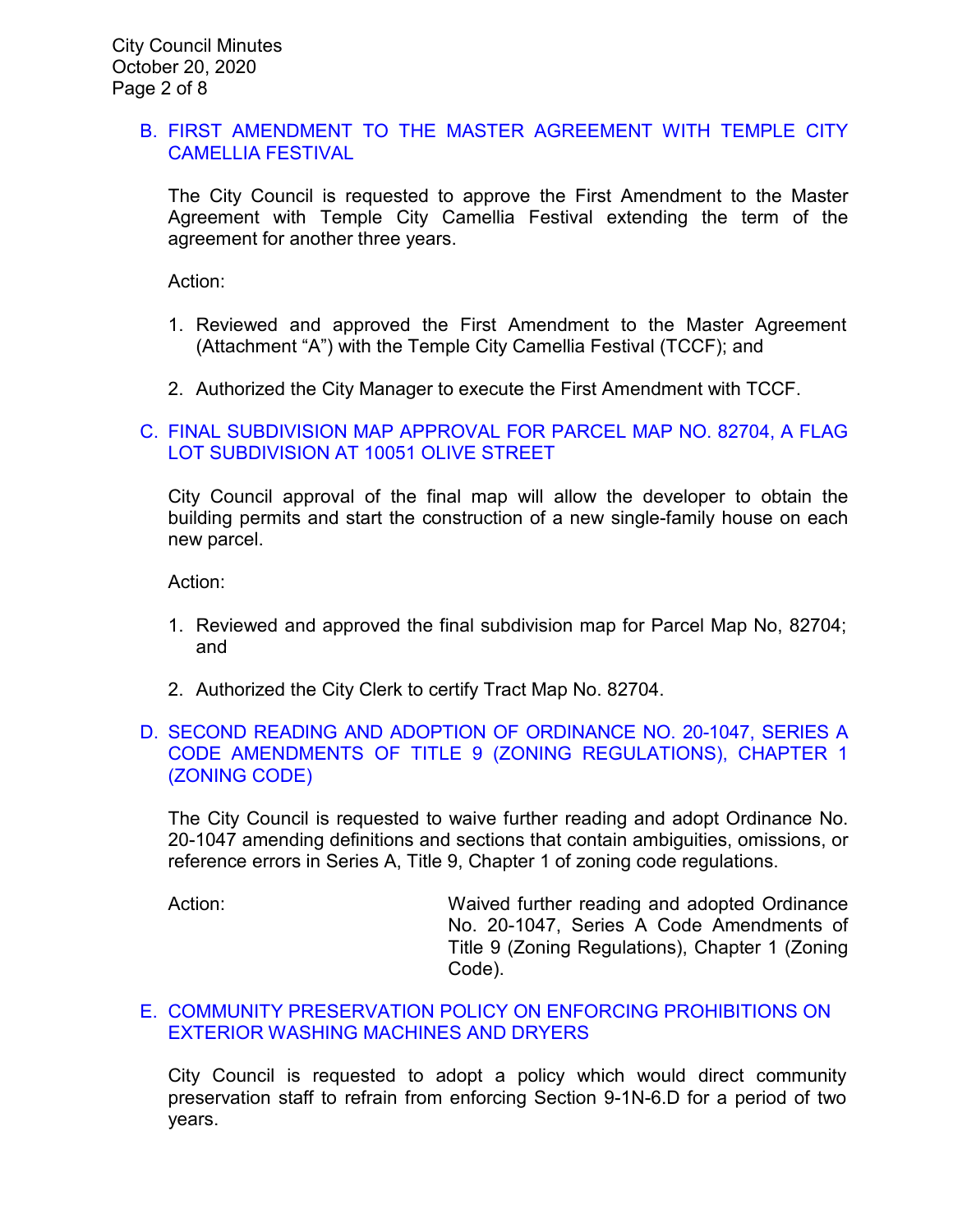City Council Minutes October 20, 2020 Page 3 of 8

> Action: **Adopted a policy directing community** preservation staff to refrain for a period of two years from enforcing Section 9-1N-6.D of Temple City Municipal Code which states "all washing machines and dryers must be located within the main dwelling or accessory structure" as against existing violations of the section. The section would be enforced for new proposals to locate such appliances outside.

#### F. [CITY HOMELESS PLAN DEVELOPMENT UPDATE](https://ca-templecity.civicplus.com/DocumentCenter/View/15203/08-7F_City-Based-Homelss-Plan_final_Staff-Report_final-with-attachments)

The City Council is requested to receive an informational update on the progress of the homeless plan development, findings from the consultant's existing conditions memo, and next steps.

Action: **Received and filed the informational update.** Action:

## G. [CONSOLIDATION OF THE CITY'S 457\(B\) PLAN RECORD-KEEPING](https://ca-templecity.civicplus.com/DocumentCenter/View/15204/09-7G_457b-Deferred-Compensation_Staff-Report_final-with-attachments)  [PLATFORMS FROM TWO DIFFERENT PROVIDERS TO A SINGLE RECORD-](https://ca-templecity.civicplus.com/DocumentCenter/View/15204/09-7G_457b-Deferred-Compensation_Staff-Report_final-with-attachments)[KEEPING PLATFORM WITH EMPOWER](https://ca-templecity.civicplus.com/DocumentCenter/View/15204/09-7G_457b-Deferred-Compensation_Staff-Report_final-with-attachments)

Under the California State Constitution, Article XVI Section 17, government entities that sponsor a 457(b) have fiduciary responsibilities to ensure the operation and investment of the public retirement plan is for the exclusive purpose of providing benefits to participants and beneficiaries.

Action:

- 1. Adopted Resolution No. 20-5494 approving the consolidation of the current two 457(b) deferred compensation plan record-keepers to a single recordkeeping platform with Empower effective December 2020; and
- 2. Authorized the City Manager, as the City's Plan Administrator, to execute the necessary agreements in a form acceptable to the City Attorney.

## H. [FUNDING OF COMMUNITY DEVELOPMENT DIRECTOR POSITION AND](https://ca-templecity.civicplus.com/DocumentCenter/View/15205/10-7H_Staff-Report-CD-Director)  [DEFUNDING PLANNING MANAGER POSITION](https://ca-templecity.civicplus.com/DocumentCenter/View/15205/10-7H_Staff-Report-CD-Director)

Organizationally it is important to have a director position to plan, direct, manage and oversee the Community Development (CD) department. Therefore, it is recommended that the City Council fund the CD Director position and defund the Planning Manager resulting in no additional full-time position.

Action: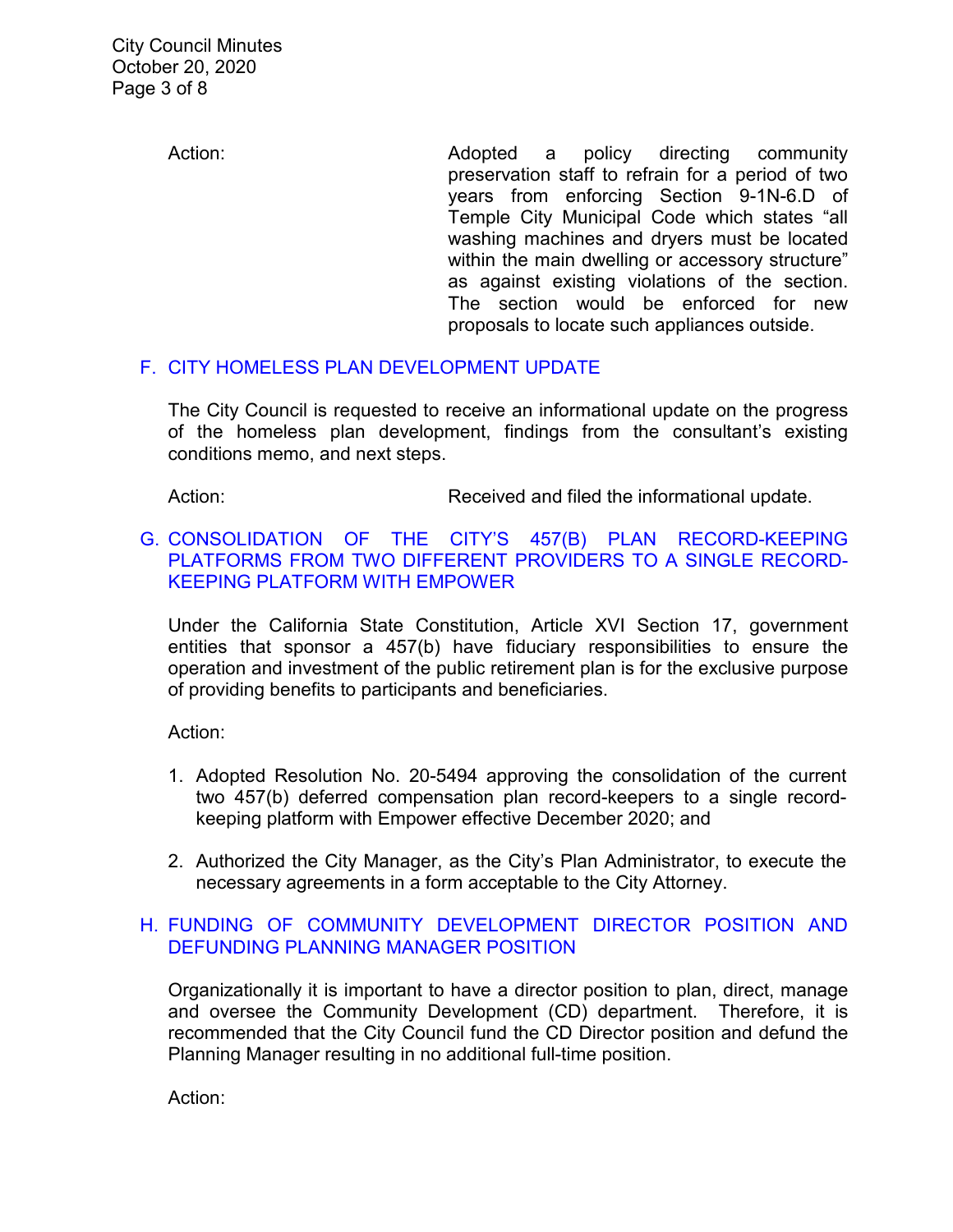City Council Minutes October 20, 2020 Page 4 of 8

- 1. Approved the funding for a Community Development Director position and defund the Planning Manager position; and
- 2. Approved an appropriation of \$7,265 to the General Fund to reflect the increased salary costs arising from the adjustment in position being funded.

#### I. [VISA CARD REPORT](https://ca-templecity.civicplus.com/DocumentCenter/View/15206/11-7I_Visa-Card-Report_Staff-Report-w-attachments)

The City Council is requested to receive and file the Visa Card Report.

Action: Received and filed.

#### J. [ADOPTION OF RESOLUTION NO. 20-5495](https://ca-templecity.civicplus.com/DocumentCenter/View/15206/11-7I_Visa-Card-Report_Staff-Report-w-attachments) APPROVING PAYMENT OF BILLS [FOR FISCAL YEAR 2020-21](https://ca-templecity.civicplus.com/DocumentCenter/View/15206/11-7I_Visa-Card-Report_Staff-Report-w-attachments)

The City Council is requested to adopt Resolution No. 20-5495 authorizing the payment of bills.

Action: Mathematic Mediated Resolution No. 20-5495.

#### **8. PUBLIC HEARING**

A. [INTRODUCTION AND FIRST READING OF ORDINANCE NO. 20-1048](https://ca-templecity.civicplus.com/DocumentCenter/View/15207/12-8A_ADU-and-JADU_Staff-Report_final-with-attachments)  [AMENDING TITLE 9 \(ZONING REGULATIONS\), CHAPTER 1 \(ZONING CODE\),](https://ca-templecity.civicplus.com/DocumentCenter/View/15207/12-8A_ADU-and-JADU_Staff-Report_final-with-attachments)  [ARTICLE T \(SPECIAL USES\) OF THE TEMPLE CITY MUNICIPAL CODE \(TCMC\)](https://ca-templecity.civicplus.com/DocumentCenter/View/15207/12-8A_ADU-and-JADU_Staff-Report_final-with-attachments)  [FOR ACCESSORY DWELLING UNITS \(ADUS\) AND JUNIOR ACCESSORY](https://ca-templecity.civicplus.com/DocumentCenter/View/15207/12-8A_ADU-and-JADU_Staff-Report_final-with-attachments)  [DWELLING UNITS \(JADUS\)](https://ca-templecity.civicplus.com/DocumentCenter/View/15207/12-8A_ADU-and-JADU_Staff-Report_final-with-attachments)

City Council is requested to introduce for first reading Ordinance No. 20-1048 amending Title 9 (Zoning Regulations), Chapter 1 (Zoning Code), Article T (Special Uses) of the Temple City Municipal Code (TCMC) for Accessory Dwelling Units (ADUS) and Junior Accessory Dwelling Units (JADUS).

City Manager Cook gave a brief overview of the regulations for accessory dwelling units and junior accessory dwelling units.

Associate Planner Liu gave a brief summary of the staff report.

City Council asked questions regarding the amendment to the City's ordinance relating to Accessory Dwelling Units and Junior Accessory Dwelling Units in response to the State's feedback.

Mayor Chavez opened public hearing. Hearing no request to speak, Mayor Chavez closed public hearing.

City Council made final comments regarding the proposed ordinance.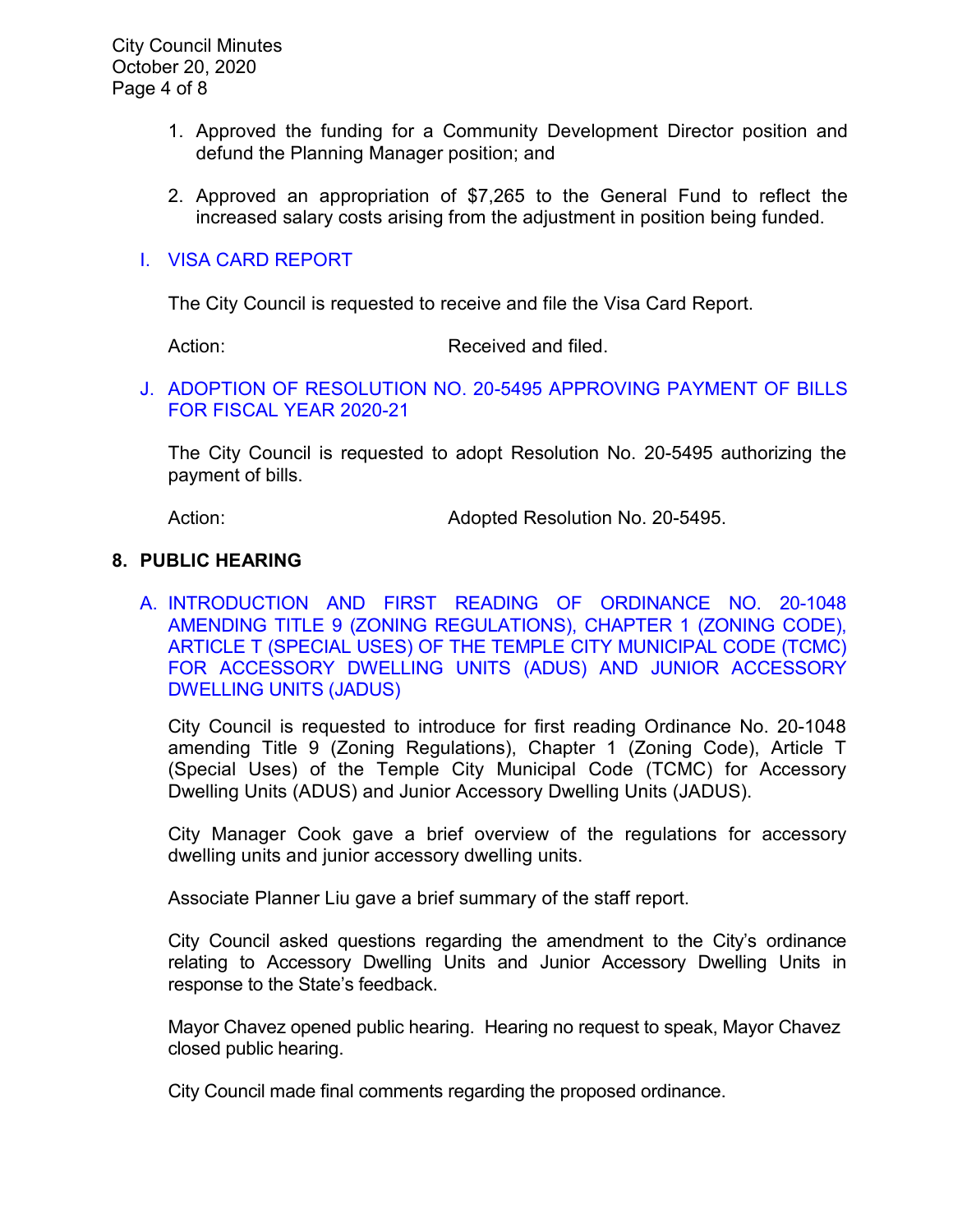City Council Minutes October 20, 2020 Page 5 of 8

> Councilmember Man introduced for first reading by title only and waived further reading of Ordinance No. 20-1048, amending Title 9, Chapter 1, Article T of the Temple City Municipal Code regarding the development standards for ADUs and JADUs; and schedule the second reading of Ordinance No. 20-1048 for November 4, 2020 meeting. Seconded by Councilmember Vizcarra and approved by the following votes:

| AYES:      | Councilmember – Man, Sternquist, Vizcarra, Yu, Chavez |
|------------|-------------------------------------------------------|
| NOES:      | Councilmember - None                                  |
| ABSENT:    | Councilmember - None                                  |
| ABSTAINED: | Councilmember – None                                  |

#### B. [INTRODUCTION AND FIRST READING OF ORDINANCE NO. 20-1049, \(POOL](https://ca-templecity.civicplus.com/DocumentCenter/View/15208/13-8B_Ordinance-20-1049-Pool-Maintenance-for-the-Reduction-of-Mosquito-Breeding_Staff-Report_final-with-attachment)  [MAINTENANCE FOR THE REDUCTION OF MOSQUITO BREEDING\)](https://ca-templecity.civicplus.com/DocumentCenter/View/15208/13-8B_Ordinance-20-1049-Pool-Maintenance-for-the-Reduction-of-Mosquito-Breeding_Staff-Report_final-with-attachment)

The proposed ordinance represents a region-wide effort to ensure that all the municipalities within the wider San Gabriel Valley have the same requirements and enforcement procedures related to maintenance of swimming pools.

Planning Management Analyst Coyne gave a summary of the staff report.

City Council asked questions regarding the proposed ordinance.

Mayor Chavez opened public hearing. Hearing no request to speak, Mayor Chavez closed public hearing.

City Council made final comments regarding the proposed ordinance.

Mayor Chavez made a motion to continue this matter to the November 4, 2020 meeting and directed staff to bring back additional options and process relating to violation fines for Council's consideration. Seconded by Mayor Pro Tem Yu and approved by the following votes:

| AYES:      | Councilmember - Man, Sternquist, Vizcarra, Yu, Chavez |
|------------|-------------------------------------------------------|
| NOES:      | Councilmember – None                                  |
| ABSENT:    | Councilmember - None                                  |
| ABSTAINED: | Councilmember - None                                  |

#### **9. UNFINISHED BUSINESS – None**

City Council recessed at 8:50 p.m. and reconvened at 8:59 p.m. with all members present.

#### **10. NEW BUSINESS**

A. ORDINANCE 20-1038U – [MORATORIUM IN THE CROSSROADS SPECIFIC](https://ca-templecity.civicplus.com/DocumentCenter/View/15209/14-10A_Ordinance-20-1038U-Moratorium-in-the-Crossroads-Specific-Plan_Staff-Report_final-Greg-review)  [PLAN, MU-C DISTRICT](https://ca-templecity.civicplus.com/DocumentCenter/View/15209/14-10A_Ordinance-20-1038U-Moratorium-in-the-Crossroads-Specific-Plan_Staff-Report_final-Greg-review)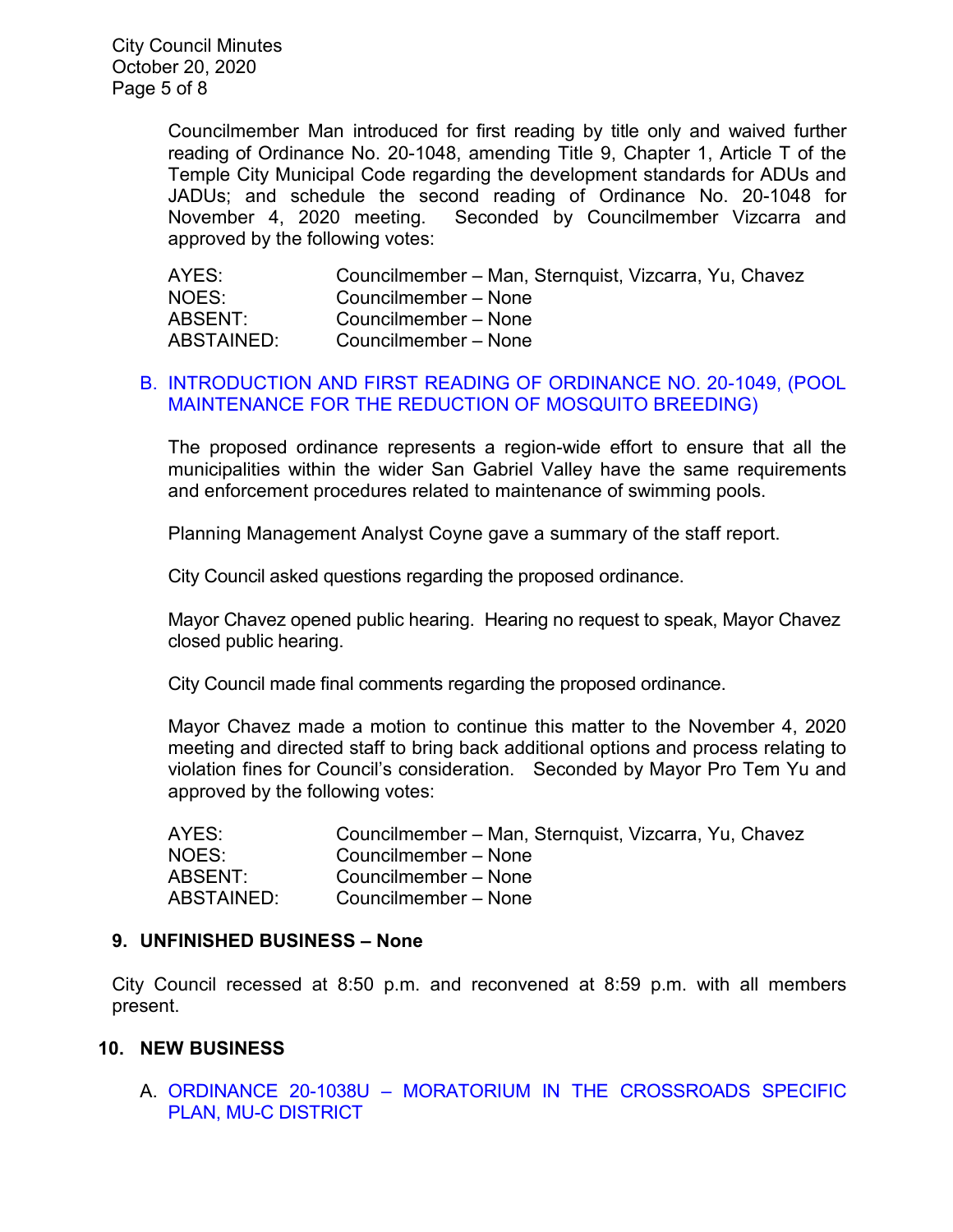City Council Minutes October 20, 2020 Page 6 of 8

> The current moratorium in the MU-C zone of the Crossroads Specific Plan temporarily prohibits public market uses and the subdivision of parcels and tenant spaces. Since the moratorium was established, a state of emergency has been declared due to the COVID-19 pandemic. City Council is requested to provide direction to staff on additional research staff should perform to assist the City Council in making future land use decisions related to the moratorium.

> City Manager Cook gave a brief introduction for the moratorium related to the City's Crossroads Specific Plan.

> Interim Community Development Director Reimer gave a summary of the staff report.

City Council asked questions regarding the proposed ordinance.

Mayor Chavez opened public comment.

Albert Cho, BH Properties, commented on the Kmart site and answered Council's questions regarding their vision for the property.

Hearing no further request to speak, Mayor Chavez closed public comment.

City Council made final comments regarding the proposed ordinance.

Mayor Pro Tem Yu directed staff to return with a formal recommendation on land use changes to the Crossroad Specific Plan and return with a formal request for extension of the present moratorium to allow for additional analysis of options. Seconded by Councilmember Vizcarra and approved by the following votes:

| AYES:      | Councilmember – Man, Sternquist, Vizcarra, Yu, Chavez |
|------------|-------------------------------------------------------|
| NOES:      | Councilmember - None                                  |
| ABSENT:    | Councilmember - None                                  |
| ABSTAINED: | Councilmember - None                                  |

#### B. [GRANT FUNDING OPPORTUNITIES](https://ca-templecity.civicplus.com/DocumentCenter/View/15225/16-10B_Grant-Funding-Opportunities_Staff-Report_final-with-attachment)

City Council is requested to receive a presentation on potential grant funding sources.

Megan LeNoue, Avant Garde, City's grant consultant, gave a presentation on grant funding opportunities.

City Council asked questions regarding the grant opportunities.

Mayor Chavez opened public comment. Hearing no request to speak, Mayor Chavez closed public comment.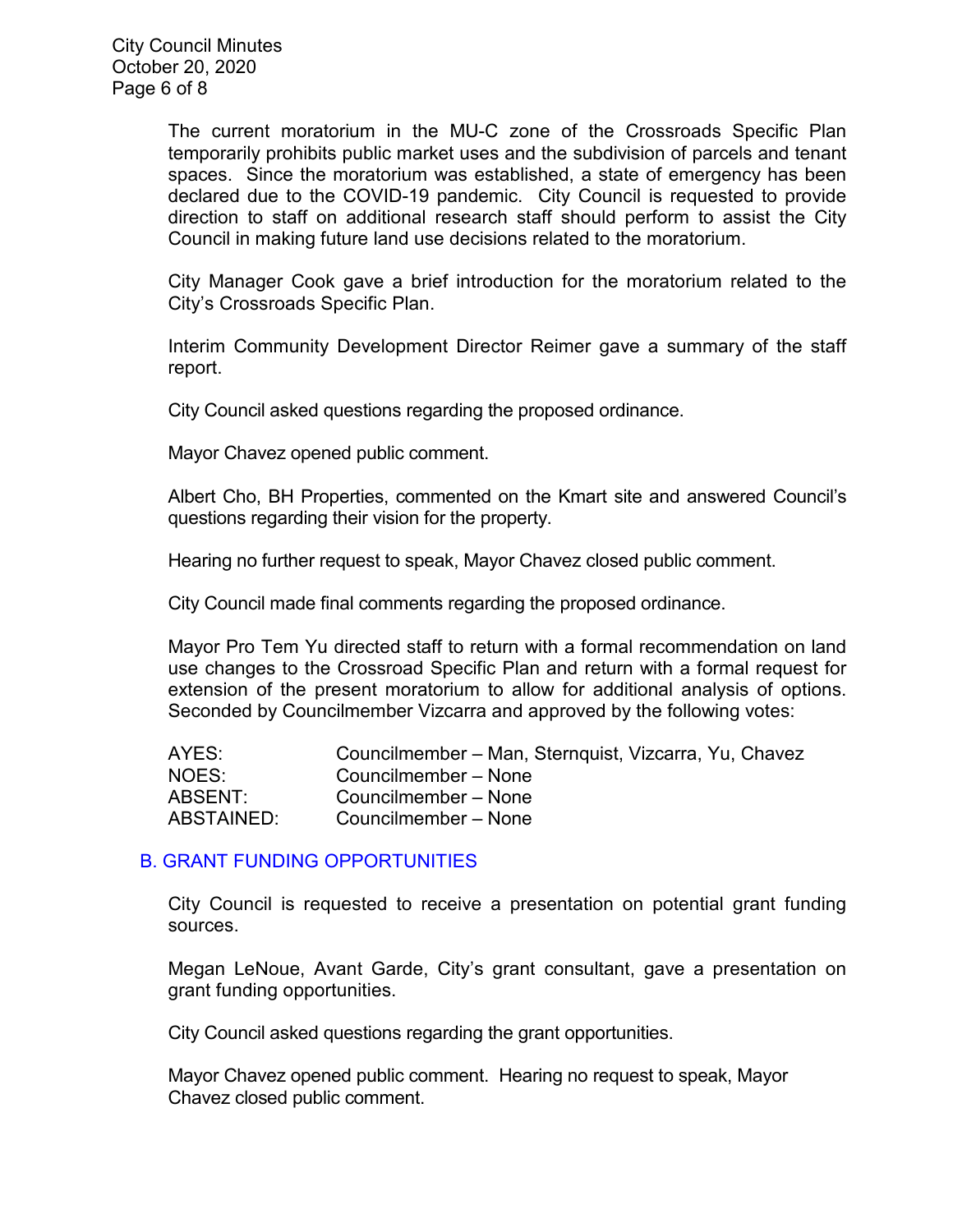City Council made final comments regarding the proposed ordinance.

Councilmember Man made a motion to receive the presentation on available grant funding opportunities for new facilities and other improvements. Seconded by Councilmember Sternquist and approved by the following votes:

| AYES:      | Councilmember – Man, Sternquist, Vizcarra, Yu, Chavez |
|------------|-------------------------------------------------------|
| NOES:      | Councilmember - None                                  |
| ABSENT:    | Councilmember - None                                  |
| ABSTAINED: | Councilmember - None                                  |

- **11. UPDATE FROM CITY MANAGER –** thanked businesses and residents for their patience during the re-pavement of Las Tunas Drive and Transtech for managing the project, shared that staff is out and present in the community during the pandemic, and stated that staff has submitted a letter to Southern California Association of Government regarding city's Regional Housing Needs Allocation number.
- **12. UPDATE FROM CITY ATTORNEY –** none.

# **13. COUNCIL REPORTS REGARDING AD HOC OR STANDING COMMITTEE MEETINGS**

A. SCHOOL DISTRICT/CITY STANDING COMMITTEE (Councilmember Man and Mayor Chavez) – Formed 1/3/2012

No report.

B. LAS TUNAS DOWNTOWN REVITALIZATION STANDING COMMITTEE (Mayor Chavez and Mayor Pro Tem Yu) – Formed 2/18/2014

No report.

C. FUTURE DEVELOPMENT OF CITY PROPERTIES STANDING COMMITTEE (Mayor Pro Tem Yu and Councilmember Man) – Formed 2/18/2014

No report.

D. AUDIT STANDING COMMITTEE (Mayor Chavez and Mayor Pro Tem Yu) – Formed 7/15/2014

No report.

E. FACILITIES, PUBLIC WORKS, AND INFRASTRUCTURE STANDING **COMMITTEE** (Mayor Pro Tem Yu and Councilmember Man) – Formed 4/4/2017

No report.